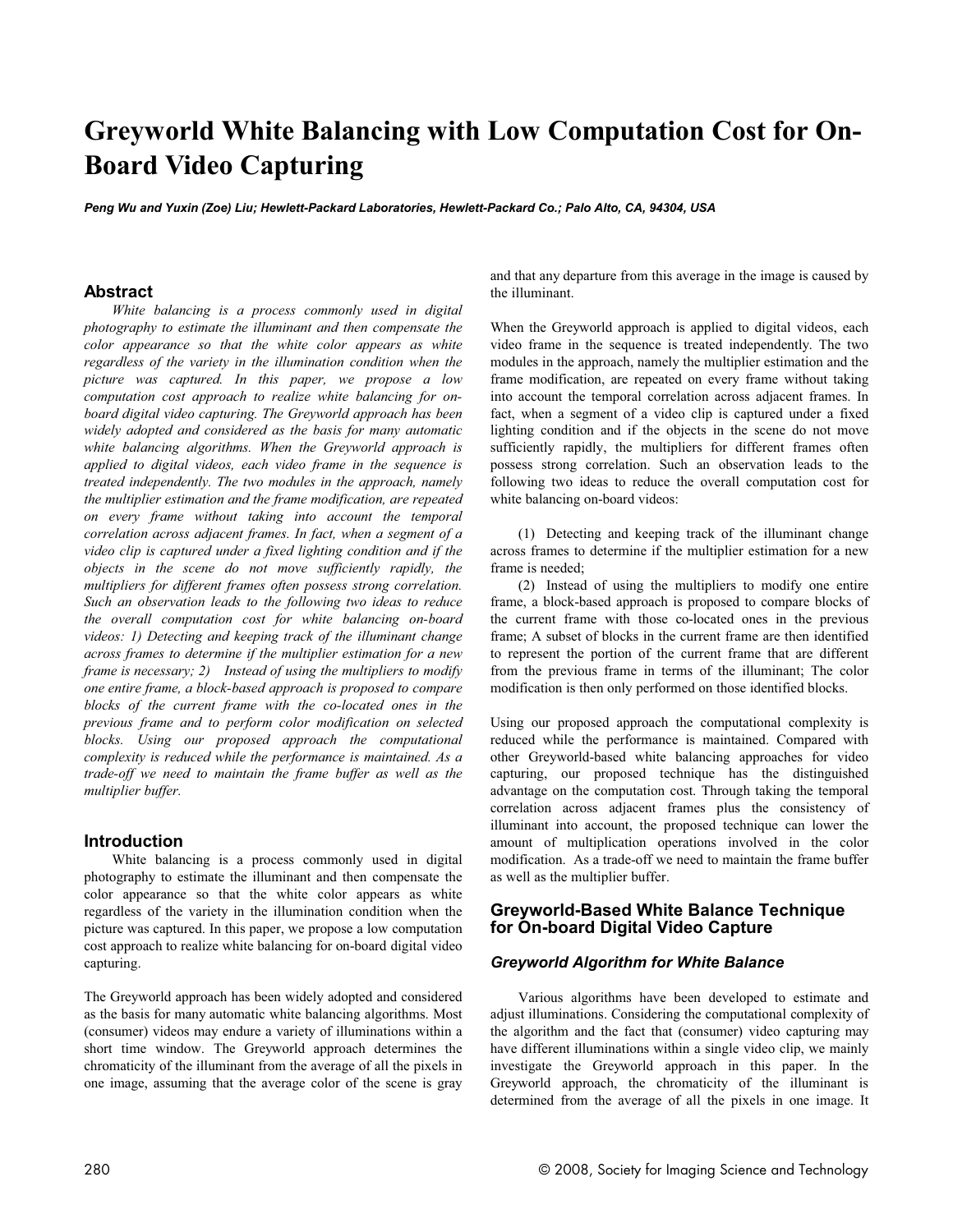assumes that the average color of the scene is gray and that any departure from this average in the image is caused by the illuminant. Specifically, given an image in the RGB space  $I(x, y)$  and letting  $I_R(x, y)$ ,  $I_G(x, y)$  and  $I_B(x, y)$  represent the image pixels in the R, G, and B channels at position  $(x, y)$ , the Greyworld algorithm searches for a transform in the color space as follows:

$$
\begin{bmatrix} R' \\ G' \\ B' \end{bmatrix} = \begin{bmatrix} \alpha R \\ \beta G \\ \gamma B \end{bmatrix}
$$
 (1)

that applies to the  $I_R(x, y)$ ,  $I_G(x, y)$  and  $I_R(x, y)$  components. The multipliers  $\alpha$ ,  $\beta$ , and  $\gamma$  are obtained as follows:

$$
\alpha = \delta / E(I_{R}(x, y)), \qquad (2.1)
$$

$$
\beta = \delta / E(I_{G}(x, y)), \qquad (2.2)
$$

$$
\gamma = \delta / E(I_B(x, y)), \qquad (2.3)
$$

where  $E(I_{\rm R}(x, y))$ ,  $E(I_{\rm G}(x, y))$  and  $E(I_{\rm R}(x, y))$  are the mean of  $I_{\rm R}(x, y)$ ,  $I_{\rm G}(x, y)$  and  $I_{\rm B}(x, y)$ , respectively, and

$$
\delta = \min \{ E(I_R(x, y)), E(I_G(x, y)), E(I_B(x, y)) \} .
$$
 (3)

The modified image using greayworld is then obtained as:

$$
I_R^*(x, y) = \alpha I_R(x, y),\tag{4.1}
$$

$$
I_G^*(x, y) = \beta I_G(x, y),
$$
\n(4.2)

$$
I_B^*(x, y) = \mathcal{Y}_B(x, y).
$$
 (4.3)

#### *Greyworld-Based White Balance for Video Capture*



**Figure 1 Fundamental procedure of Greyworld-based white balance for video capture**

In [1] and [2], using the Greyworld-based white balance approach for still/video capture is addressed. As illustrated in Figure 1, in digital video capture, a video clip is the output of capturing a sequence of frames continuously within a certain time period. The white balance scheme described in [1] and [2] is essentially to apply the Greyworld approach, as introduced in the previous section, to each of the frame in the sequence to generate a modified frame sequence as the final captured video. More

specifically, for the *i*th frame  $I(i)$ , the multiplier estimation (ME) block, shown in Figure 1, utilizes Eq.  $(2.1)$ ,  $(2.2)$  and  $(2.3)$  to compute a set of multipliers  $P(i) = {\alpha, \beta, \gamma}^{(i)}$  and such a set of multipliers are used to modify the *i*th frame using Eq. (4.1), (4.2) and (4.3) to obtain the corrected frame  $I^*(i)$ .

## **A Low Computation Cost Greyworld Technique for On Board Video Capture**

In the scheme described in Figure 1, each frame in the sequence is treated independently. The multiplier estimation and frame modification are repetitively conducted on each frame without considering the temporal correlation across adjacent frames. In fact, when a segment of video clip is captured under a fixed lighting condition and the objects in the scene do not move rapidly, the multipliers often possess strong correlation. Such an observation leads to the follow two ideas to reduce the computation cost:

- (1) Detect the illumination change across frames to determine if the multiplier estimation is needed;
- (2) Instead of using the multipliers to modify the entire frame, a block-based approach is proposed to compare blocks of the current frame with those co-located ones in the previous frame to identify a subset of blocks in the current frame; These identified blocks represent the portion of the current frame that is different from the previous frame in terms of the illumination condition. The color modification is then only performed on the identified blocks.

#### *Illumination Change Detection*

To detect the change of illumination across frames, the color histogram is widely used, as described in [3]. Given a frame  $I(i)$ , let  $H_i(j)$  denote its color histogram, where  $j = 1, 2, \ldots, G$  and G is the total number of bins used to form the histogram. The distance between the histograms of two adjacent frames  $I(i)$  and  $I(i+1)$  is obtained as:

$$
SD_i = \sum_{j=1}^{G} \left| H_i(j) - H_{i+1}(j) \right|.
$$
 (5)

If the difference  $SD_i$  is larger than a given threshold *T*, then an illumination change is declared. To set the threshold, it usually requires the calculation of the mean  $\mu$  and the standard deviation  $\sigma$  of *SD<sub>i</sub>* over *I*(*i*),  $i = 1, 2, ..., m, ...$  The threshold can be obtained as:

$$
T = \mu + \alpha \sigma \tag{6}
$$

A typical value for  $\alpha$  is 5 or 6.

For the on-board video capture, it is not realistic to compute the mean  $\mu$  and the standard deviation  $\sigma$  over the entire video clip to be captured, for that requires the buffering of all the captured frames. Instead, an adaptive illumination change detection algorithm has been proposed, in which only a small number of histograms need to be buffered. A similar approach has been suggested in [4] for the purpose of video summarization. Let *HB* denote the histogram buffer, which keeps *K* histograms. The adaptive illumination change detection algorithm is described as follows: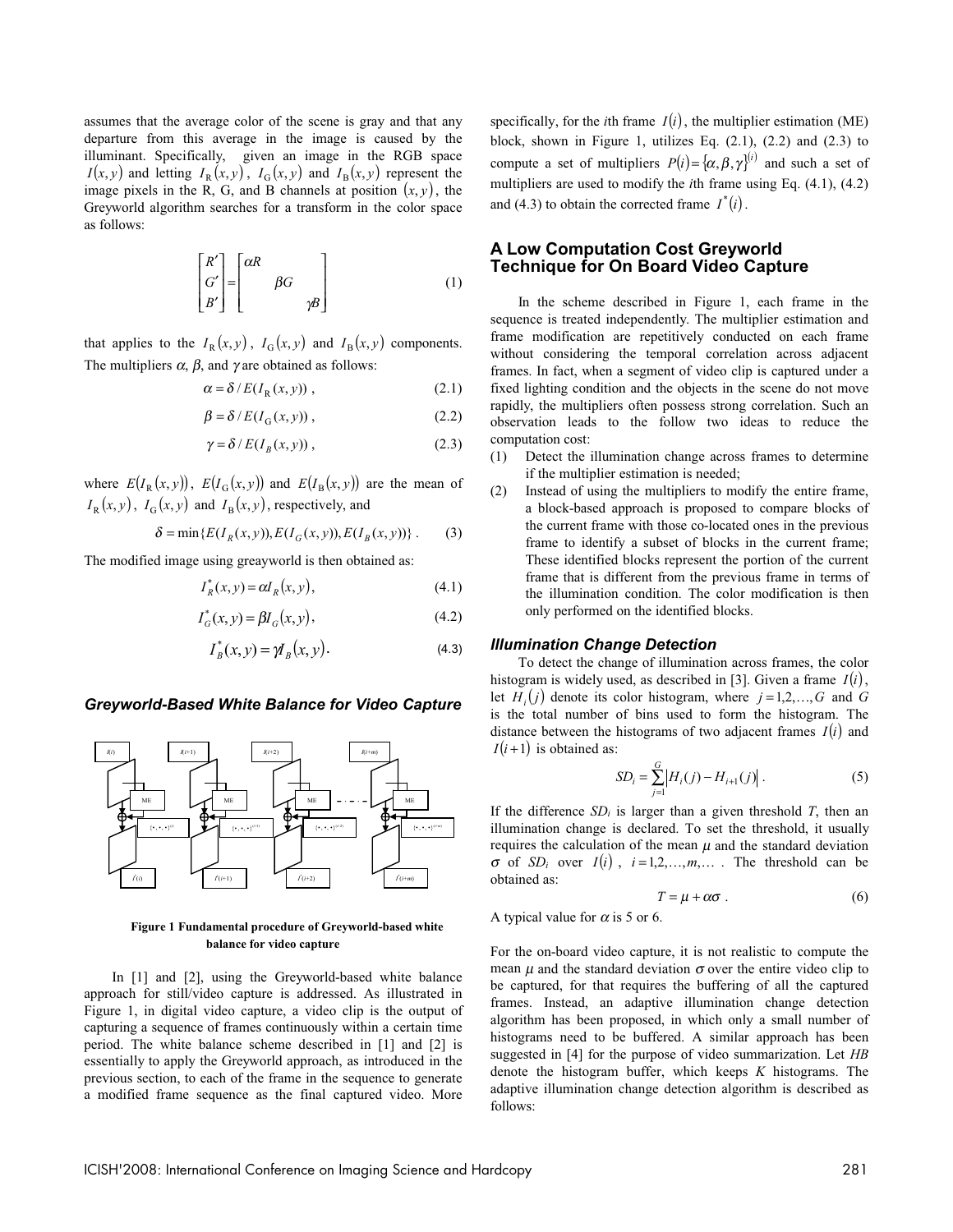| Step 1:     | For frame $I(i)$ , $i = 1,,K$ , obtain $H_i$ , and let           |
|-------------|------------------------------------------------------------------|
|             | $HB_{K-i} = H_i;$                                                |
| Step 2:     | Obtain $SD_l = \sum_{i=1}^{G}  HB_l(j) - HB_{l+1}(j) $ ,         |
|             | $l = 0, , K - 2$ :                                               |
| Step 3:     | Obtain $\mu_{HB} = mean(SD_l)$ , $\sigma_{HB} = std(SD_l)$ , and |
|             | $T_{HR} = \mu_{HR} + \alpha \sigma_{HR}$ ;                       |
| Step 4:     | Set $i = K + 1$ :                                                |
| Step 5:     | Obtain $H_i$ from $I(i)$ ;                                       |
| Step 6:     | Obtain $SD' = \sum_{i=1}^{G}  HB_{K-1}(j) - H_i(j) $ ;           |
| Step 7:     | If $SD' > T_{HR}$ , declare illumination change                  |
|             | between $I(i)$ and $I(i-1)$ and go to Step 8, else               |
|             | go to Step 8;                                                    |
| Step 8:     | Set $HB_l = HB_{l+1}$ , $l = 0,, K - 2$ , an                     |
|             | $HB_{k-1} = H_i$ ;                                               |
| Step 9:     | Set $SD_i = SD_{i+1}$ , $l = 0,, K - 3$ , and                    |
|             | $SD_{K-2} = SD$ ;                                                |
| Step $10$ : | Obtain $\mu_{HB} = mean(SD_l)$ , $\sigma_{HB} = std(SD_l)$ , and |
|             | $T_{\mu R} = \mu_{\mu R} + \alpha \sigma_{\mu R}$ ;              |
| Step $11$ : | Set $i = K + 2$ , go to Step 5.                                  |

Adopting the above algorithm, each input frame *I*(*i*) ,  $i = K + 1, \ldots$ , can be examined to determine whether it is at the boundary of an illumination change. To leverage the temporal correlation of the multipliers under the same or similar illumination, we only perform the multiplier estimation when the frame is determined as the boundary frame. More specifically, we maintain a multiplier buffer to keep track of the multipliers used for modifying the current frame. The values of multipliers will be updated through multiplier estimation only when the incoming frame is declared to be the boundary of luminance change. Otherwise, the buffered multipliers will be used to modify the incoming frame.

#### *Block-Based Color Correction*



**Figure 2 Illustration of block-based computation of means**

If frames are identified as belonging to the same luminance condition, the same set of  $P(i) = {\alpha, \beta, \gamma}^{(i)}$  is used throughout all these frames to perform the color modification as described in Eq. (4.1), (4.2) and (4.3). Further, we can leverage the temporal correlation of consecutive frames to reduce the computation cost. We first divide  $I_R(i)$ ,  $I_G(i)$  and  $I_R(i)$  into blocks of equal size. Then, when computing the mean of  $I_R(i)$ ,  $I_G(i)$  and  $I_B(i)$ , not only  $E(I_R(i))$ ,  $E(I_G(i))$  and  $E(I_B(i))$  are computed, but also the mean of each block of the  $I_R(i)$ ,  $I_G(i)$  and  $I_B(i)$ , as illustrated in Figure 2.

Suppose for  $I_n(i)$ ,  $p = R, G, B$ , we divide it into  $M \times N$  blocks. The mean computation will result a mean of the entire  $I_p(i)$  and means of blocks  $E_p(i,m,n)$ , where  $m=1,\ldots,M$  and  $n=1,\ldots,N$ . To perform block-based modification, we examine the mean  $E_p(i,m,n)$  with  $E_p(i-1,m,n)$  and the following procedure is conducted:

*Procedure for block-based color modification*: Given  $I_p(i-1)$ ,  $I^*_{p}(i-1)$ ,  $E_p(i-1,m,n)$ , and  $E_p(i,m,n)$ , **for** block  $(m, n)$  of  $I_n(i)$ , { **if not**  $(|E_R(i, m, n) - E_R(i - 1, m, n)| < T_F$  and  $|E_G(i,m,n) - E_G(i-1,m,n)| < T_E$  and  $\left| E_B(i, m, n) - E_B(i - 1, m, n) \right| < T_E$ ) **then** {

> for all the pixels belonging to block  $(x, y) \in block(m, n)$ of  $I_p(i)$ , compute block  $(m, n)$  of  $I^*_{p}(i)$  as follows:

$$
I^*_{R}(i, x, y) = \alpha^{(i)} I_R(i, x, y),
$$
  
\n
$$
I^*_{G}(i, x, y) = \beta^{(i)} I_G(i, x, y),
$$
  
\n
$$
I^*_{B}(i, x, y) = \gamma^{(i)} I_B(i, x, y);
$$

} **else** {

} }

for all the pixels belonging to block  $(x, y) \in block(m, n)$ of  $I_p(i)$ , compute block  $(m, n)$  of  $I^*_{p}(i)$  as follows:

$$
I^*_{R}(i, x, y) = I^*_{R}(i - 1, x, y),
$$
  
\n
$$
I^*_{G}(i, x, y) = I^*_{G}(i - 1, x, y),
$$
  
\n
$$
I^*_{B}(i, x, y) = I^*_{B}(i - 1, x, y).
$$

The idea behind this procedure is that if the block differences on *R*, *G*, and *B* channels across frames are all very small, we consider it as a strong indication that the two blocks located in  $(m,n)$  in frame  $I_p(i)$  and  $I_p(i-1)$  are very similar. Since we use the same set of multipliers, we can safely set the block (*m*,*n*) in frame  $I^*_{p}(i)$  to be the same as that of  $I^*_{p}(i-1)$ . If the block differences are not all very small, we just perform the block-based modification using the buffered multipliers. In this way, for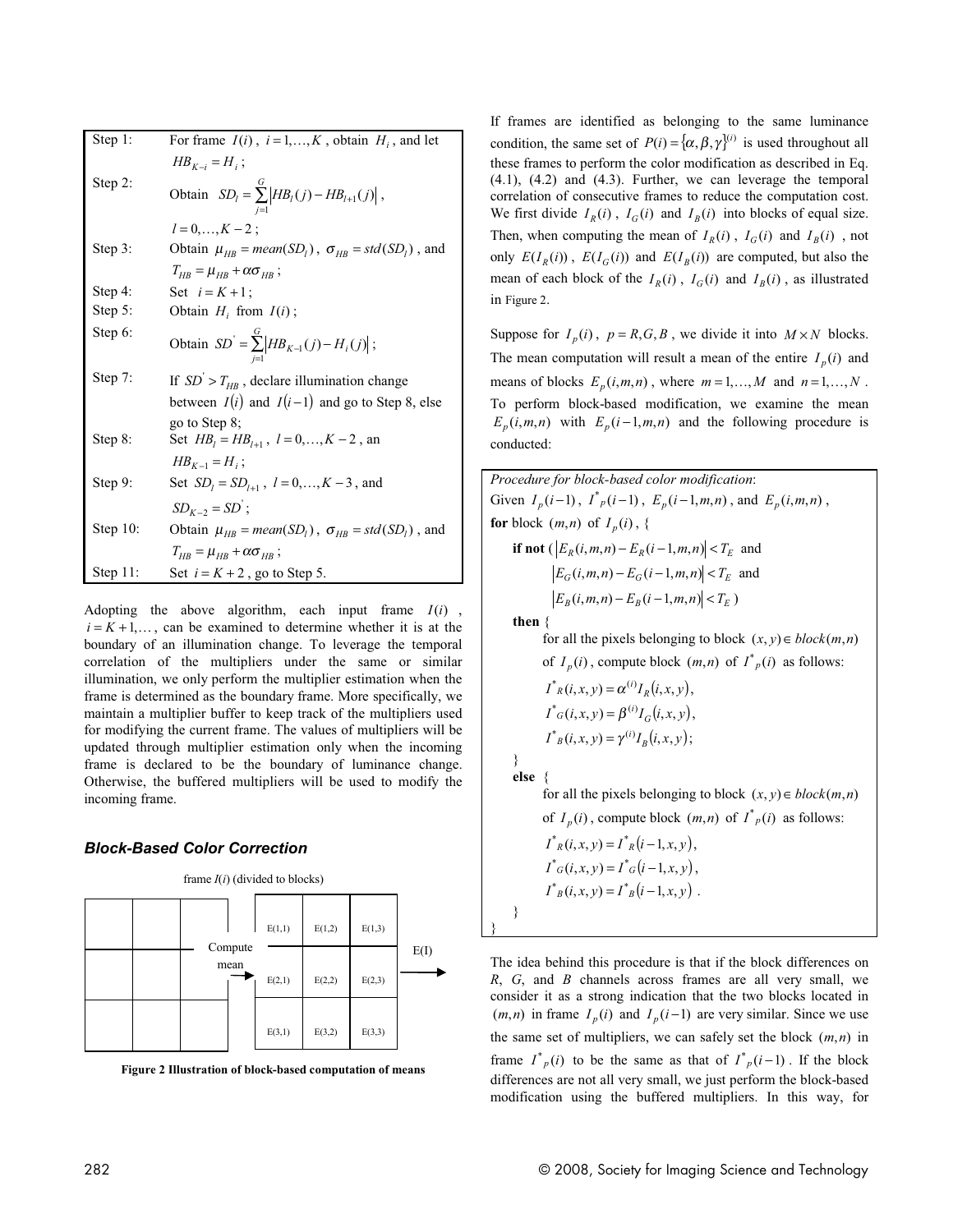blocks that have consistent pixel values across consecutive frames, we reduce the computation by skipping the pixel modification that involves the multiplication operation. As a trade off, we need to keep the frame buffer and the multiplier buffer.

## *The Complete Scheme*

Figure 3 illustrates the complete scheme of applying this low computation cost Greyworld technique for on board video capture. In general, given an input frame  $I(i)$ , we first examine whether the frame is at the boundary of a luminance change by applying the adaptive luminance change detection scheme. If it is, we perform the multiplier computation to refresh the multiplier buffer and use such a multiplier to modify the entire frame for white balance. Otherwise, the input frame is considered to share the same luminance with the previous frame, and we use the multiplier in the buffer to perform block-based modification.





# **Experimental Results**



#### **Figure 4 Test sequence**

# **Conclusions**

This paper has addressed a low computation cost Greyworldbased white balance technique for on board video capture. As